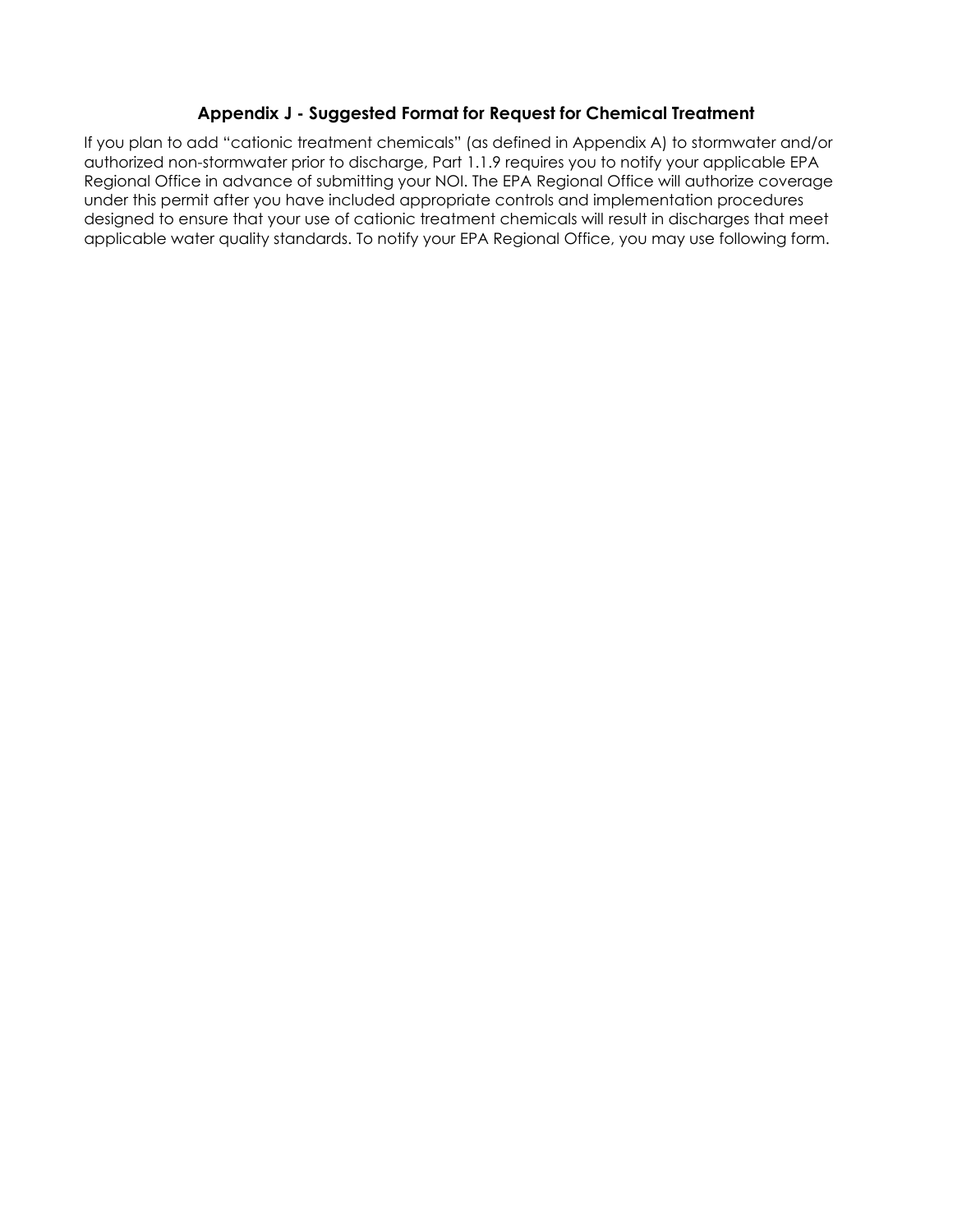| <b>NPDES</b><br>Form<br>6100-066 |                                                                                                                                                                                                                                                                                                                                                                                                                                                                                                                                                                                                                                                                                                                                 | <b>U.S. Environmental Protection Agency</b><br>Washington, DC 20460                                                                     |                      |           |       |                 |                         | OMB No.<br>2040-0305 |
|----------------------------------|---------------------------------------------------------------------------------------------------------------------------------------------------------------------------------------------------------------------------------------------------------------------------------------------------------------------------------------------------------------------------------------------------------------------------------------------------------------------------------------------------------------------------------------------------------------------------------------------------------------------------------------------------------------------------------------------------------------------------------|-----------------------------------------------------------------------------------------------------------------------------------------|----------------------|-----------|-------|-----------------|-------------------------|----------------------|
|                                  | <b>SEPA</b>                                                                                                                                                                                                                                                                                                                                                                                                                                                                                                                                                                                                                                                                                                                     | Suggested Form for Notifying EPA about Proposed Use of Cationic Treatment<br>Chemicals under the 2022 NPDES Construction General Permit |                      |           |       |                 | Exp. Date<br>01/31/2025 |                      |
|                                  | Under Part 1.1.9 of the 2022 CGP, if you plan to add "cationic treatment chemicals" (as defined in Appendix A) to stormwater and/or authorized non-<br>stormwater prior to discharge, you may not submit your Notice of Intent (NOI) until you notify your applicable EPA Regional Office in advance and the<br>EPA Regional Office authorizes coverage under this permit after you have included appropriate controls and implementation procedures designed to<br>ensure that your use of cationic treatment chemicals will result in discharges that meet applicable water quality standards. You may use this suggested<br>form to notify your EPA Regional Office about your proposed use of cationic treatment chemicals. |                                                                                                                                         |                      |           |       |                 |                         |                      |
|                                  | SECTION I. OPERATOR INFORMATION                                                                                                                                                                                                                                                                                                                                                                                                                                                                                                                                                                                                                                                                                                 |                                                                                                                                         |                      |           |       |                 |                         |                      |
|                                  | Operator Name                                                                                                                                                                                                                                                                                                                                                                                                                                                                                                                                                                                                                                                                                                                   |                                                                                                                                         |                      |           |       |                 |                         |                      |
|                                  | <b>Mailing Address</b>                                                                                                                                                                                                                                                                                                                                                                                                                                                                                                                                                                                                                                                                                                          |                                                                                                                                         |                      |           |       |                 |                         |                      |
|                                  | Street                                                                                                                                                                                                                                                                                                                                                                                                                                                                                                                                                                                                                                                                                                                          |                                                                                                                                         |                      |           |       |                 |                         |                      |
| Operator Information             | City                                                                                                                                                                                                                                                                                                                                                                                                                                                                                                                                                                                                                                                                                                                            |                                                                                                                                         |                      |           | State |                 | <b>ZIP Code</b>         |                      |
|                                  | County or Similar Government Division                                                                                                                                                                                                                                                                                                                                                                                                                                                                                                                                                                                                                                                                                           |                                                                                                                                         |                      |           |       |                 |                         |                      |
|                                  | Phone Number                                                                                                                                                                                                                                                                                                                                                                                                                                                                                                                                                                                                                                                                                                                    |                                                                                                                                         | <b>Email Address</b> |           |       |                 |                         |                      |
|                                  | SECTION II. PROJECT/SITE INFORMATION                                                                                                                                                                                                                                                                                                                                                                                                                                                                                                                                                                                                                                                                                            |                                                                                                                                         |                      |           |       |                 |                         |                      |
|                                  | Project/Site Name                                                                                                                                                                                                                                                                                                                                                                                                                                                                                                                                                                                                                                                                                                               |                                                                                                                                         |                      |           |       |                 |                         |                      |
|                                  | Project/Site Address                                                                                                                                                                                                                                                                                                                                                                                                                                                                                                                                                                                                                                                                                                            |                                                                                                                                         |                      |           |       |                 |                         |                      |
|                                  | Street/Location                                                                                                                                                                                                                                                                                                                                                                                                                                                                                                                                                                                                                                                                                                                 |                                                                                                                                         |                      |           |       |                 |                         |                      |
|                                  | City                                                                                                                                                                                                                                                                                                                                                                                                                                                                                                                                                                                                                                                                                                                            |                                                                                                                                         |                      | State     |       | <b>ZIP Code</b> |                         |                      |
| t/Site Information               | County or Similar Government Division                                                                                                                                                                                                                                                                                                                                                                                                                                                                                                                                                                                                                                                                                           |                                                                                                                                         |                      |           |       |                 |                         |                      |
|                                  | Site Contact Information (if different from operator)                                                                                                                                                                                                                                                                                                                                                                                                                                                                                                                                                                                                                                                                           |                                                                                                                                         |                      |           |       |                 |                         |                      |
| Project                          | <b>First Name</b>                                                                                                                                                                                                                                                                                                                                                                                                                                                                                                                                                                                                                                                                                                               |                                                                                                                                         | Middle Initial       | Last Name |       |                 |                         |                      |
|                                  | Phone Number                                                                                                                                                                                                                                                                                                                                                                                                                                                                                                                                                                                                                                                                                                                    |                                                                                                                                         |                      |           |       |                 |                         |                      |
|                                  | <b>Receiving Waterbodies</b>                                                                                                                                                                                                                                                                                                                                                                                                                                                                                                                                                                                                                                                                                                    |                                                                                                                                         |                      |           |       |                 |                         |                      |
|                                  | Name(s) of Receiving Waterbodies:                                                                                                                                                                                                                                                                                                                                                                                                                                                                                                                                                                                                                                                                                               |                                                                                                                                         |                      |           |       |                 |                         |                      |
|                                  |                                                                                                                                                                                                                                                                                                                                                                                                                                                                                                                                                                                                                                                                                                                                 |                                                                                                                                         |                      |           |       |                 |                         |                      |
| <b>SECTION III. MAP</b>          |                                                                                                                                                                                                                                                                                                                                                                                                                                                                                                                                                                                                                                                                                                                                 |                                                                                                                                         |                      |           |       |                 |                         |                      |
| Map                              | Attach a map that illustrates the entire site including all of the below items. Include this map in your Stormwater Pollution Prevention Plan<br>(SWPPP).<br>- All receiving waterbodies<br>- All proposed location(s) of chemical treatment system(s)<br>- All proposed point(s) of discharge to receiving waterbodies<br>- All soil types within areas to be disturbed<br>- All areas of earth disturbance<br>- Sufficient indication of topography to indicate where stormwater flows                                                                                                                                                                                                                                        |                                                                                                                                         |                      |           |       |                 |                         |                      |
|                                  | Attach a schematic drawing of the proposed treatment system(s). Include all components of the treatment train, sample points, and pipe<br>configurations. In addition to sufficient holding capacity upstream of treatment, the system must have the capacity to hold water for testing<br>and to re-treat water that does not meet water quality standards.                                                                                                                                                                                                                                                                                                                                                                    |                                                                                                                                         |                      |           |       |                 |                         |                      |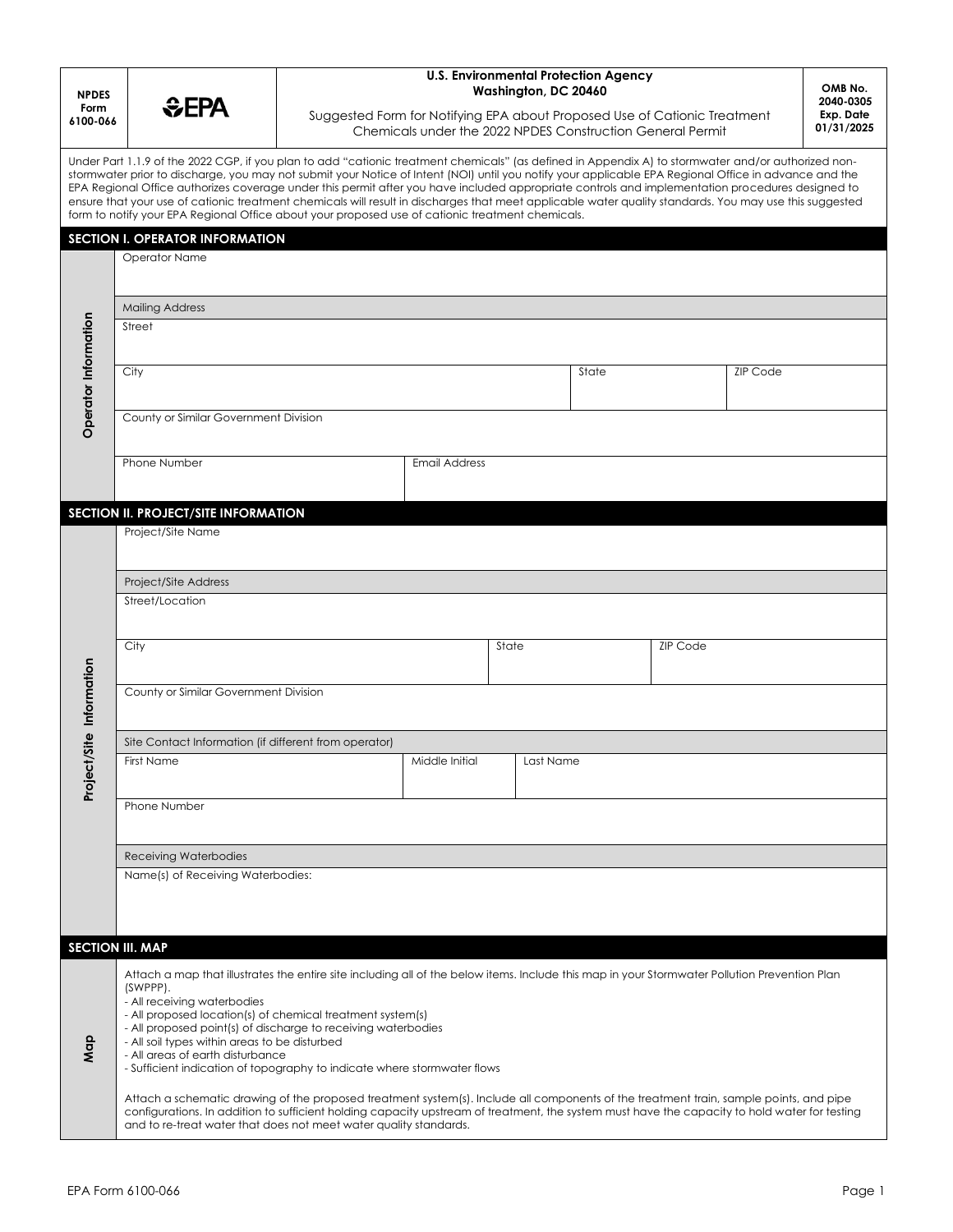| SECTION IV. RESPONSIBLE PERSONNEL |                                                                                   |                                                                                                                                                                                                                                                                                              |                                                                                        |                                                                            |                                                                                                     |  |  |  |
|-----------------------------------|-----------------------------------------------------------------------------------|----------------------------------------------------------------------------------------------------------------------------------------------------------------------------------------------------------------------------------------------------------------------------------------------|----------------------------------------------------------------------------------------|----------------------------------------------------------------------------|-----------------------------------------------------------------------------------------------------|--|--|--|
|                                   | Treatment System Operator or Company Name (if subcontracted out):                 |                                                                                                                                                                                                                                                                                              |                                                                                        |                                                                            |                                                                                                     |  |  |  |
|                                   | Street/Location                                                                   |                                                                                                                                                                                                                                                                                              |                                                                                        |                                                                            |                                                                                                     |  |  |  |
|                                   | City                                                                              |                                                                                                                                                                                                                                                                                              |                                                                                        | State                                                                      | <b>ZIP Code</b>                                                                                     |  |  |  |
|                                   | Responsible Personnel                                                             |                                                                                                                                                                                                                                                                                              |                                                                                        |                                                                            |                                                                                                     |  |  |  |
|                                   | List personnel who will be responsible for                                        |                                                                                                                                                                                                                                                                                              | Cite the training that the personnel have received in operation and maintenance of the |                                                                            |                                                                                                     |  |  |  |
| Responsible Personnel             | operating the chemical treatment systems<br>and application of the chemicals.     |                                                                                                                                                                                                                                                                                              | treatment system(s) and use of the specific chemical(s) proposed.                      |                                                                            |                                                                                                     |  |  |  |
|                                   |                                                                                   |                                                                                                                                                                                                                                                                                              |                                                                                        |                                                                            |                                                                                                     |  |  |  |
|                                   |                                                                                   |                                                                                                                                                                                                                                                                                              |                                                                                        |                                                                            |                                                                                                     |  |  |  |
|                                   |                                                                                   |                                                                                                                                                                                                                                                                                              |                                                                                        |                                                                            |                                                                                                     |  |  |  |
|                                   |                                                                                   |                                                                                                                                                                                                                                                                                              |                                                                                        |                                                                            |                                                                                                     |  |  |  |
|                                   |                                                                                   |                                                                                                                                                                                                                                                                                              |                                                                                        |                                                                            |                                                                                                     |  |  |  |
|                                   | SECTION V. PROPOSED TREATMENT                                                     |                                                                                                                                                                                                                                                                                              |                                                                                        |                                                                            |                                                                                                     |  |  |  |
|                                   | Check proposed<br>treatment system to be<br>used:                                 | Chitosan enhanced sand filtration with discharge to infiltration (ground water).<br>$\Box$<br>Chitosan enhanced sand filtration with discharge to temporary holding ponds (batch).<br>$\Box$<br>Chitosan enhanced sand filtration with discharge to surface waters (flow-through).<br>$\Box$ |                                                                                        |                                                                            |                                                                                                     |  |  |  |
|                                   |                                                                                   | $\Box$                                                                                                                                                                                                                                                                                       |                                                                                        | the ability to remove turbidity and produce non-toxic effluent/discharge): | Other (describe below and submit documentation that the proposed system and chemical(s) demonstrate |  |  |  |
|                                   |                                                                                   | $\Box$<br>FlocClear™ (2% chitosan acetate solution).                                                                                                                                                                                                                                         |                                                                                        |                                                                            |                                                                                                     |  |  |  |
| <b>Proposed Treatment</b>         | Check proposed<br>cationic chemical(s) to<br>be used:                             | StormKlear <sup>™</sup> LiquiFloc <sup>™</sup> (1% chitosan acetate solution).<br>$\Box$                                                                                                                                                                                                     |                                                                                        |                                                                            |                                                                                                     |  |  |  |
|                                   |                                                                                   | ChitoVan™ (1% chitosan acetate solution).<br>$\Box$                                                                                                                                                                                                                                          |                                                                                        |                                                                            |                                                                                                     |  |  |  |
|                                   |                                                                                   | StormKlear <sup>™</sup> LiquiFloc <sup>™</sup> (3% chitosan acetate solution).<br>$\Box$                                                                                                                                                                                                     |                                                                                        |                                                                            |                                                                                                     |  |  |  |
|                                   |                                                                                   | Other (Specify):<br>$\Box$<br>Estimated Treatment Period End Date (MM/DD/YYYY)                                                                                                                                                                                                               |                                                                                        |                                                                            |                                                                                                     |  |  |  |
|                                   | Estimated Treatment Period Start Date (MM/DD/YYYY)                                |                                                                                                                                                                                                                                                                                              |                                                                                        |                                                                            |                                                                                                     |  |  |  |
|                                   | Describe sampling and recordkeeping schedule. Attach additional sheets as needed: |                                                                                                                                                                                                                                                                                              |                                                                                        |                                                                            |                                                                                                     |  |  |  |
|                                   |                                                                                   |                                                                                                                                                                                                                                                                                              |                                                                                        |                                                                            |                                                                                                     |  |  |  |
|                                   |                                                                                   |                                                                                                                                                                                                                                                                                              |                                                                                        |                                                                            |                                                                                                     |  |  |  |
|                                   |                                                                                   |                                                                                                                                                                                                                                                                                              |                                                                                        |                                                                            |                                                                                                     |  |  |  |
|                                   |                                                                                   |                                                                                                                                                                                                                                                                                              |                                                                                        |                                                                            |                                                                                                     |  |  |  |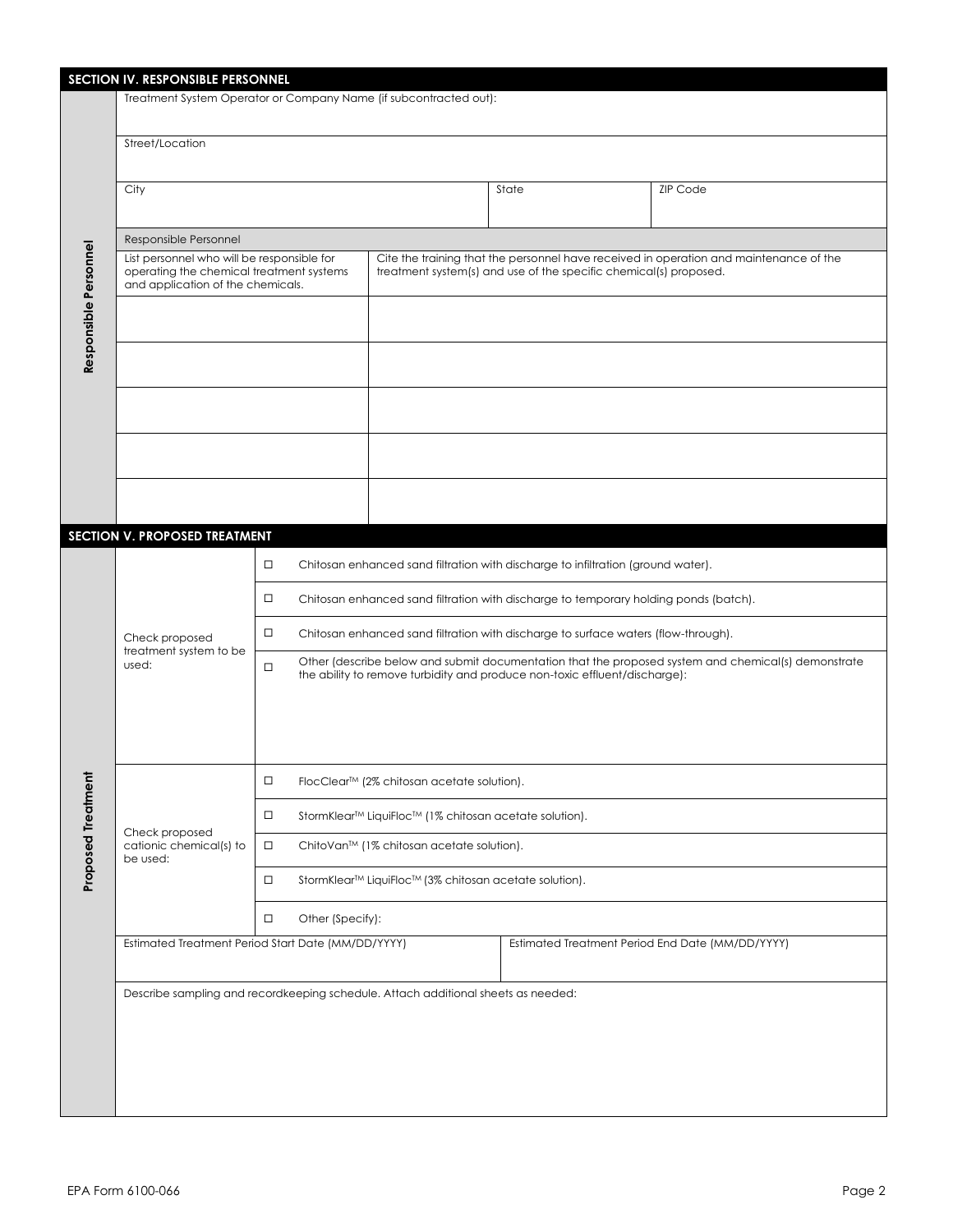| <b>Proposed Treatment</b> | Explain why you have selected this proposed treatment system and chemicals. Include an explanation of why the use of cationic treatment<br>chemicals is necessary at the site. Reference how the soil types on your site influenced your choices. Describe or provide an illustration of how<br>the site of the discharge will be stabilized and why the discharge location will not cause erosion of the discharge water's bank or bed (please<br>note that a permit from the Corps and State agencies may be necessary to place rock in the water body for this stabilization). Attach as many<br>additional sheets as needed for a full explanation. If you have a report from a chemical treatment contractor describing their recommended<br>approach you may attach that.<br>SECTION VI. CERTIFICATION INFORMATION                                                                                                                                                                                                                                                                                                                                                                                                                                                                                                                                                                                                                                                                                                                                                                                                                                                                                                                                                                                                                                                                                                                                                                                                                                                                            |                |           |                   |        |  |
|---------------------------|-----------------------------------------------------------------------------------------------------------------------------------------------------------------------------------------------------------------------------------------------------------------------------------------------------------------------------------------------------------------------------------------------------------------------------------------------------------------------------------------------------------------------------------------------------------------------------------------------------------------------------------------------------------------------------------------------------------------------------------------------------------------------------------------------------------------------------------------------------------------------------------------------------------------------------------------------------------------------------------------------------------------------------------------------------------------------------------------------------------------------------------------------------------------------------------------------------------------------------------------------------------------------------------------------------------------------------------------------------------------------------------------------------------------------------------------------------------------------------------------------------------------------------------------------------------------------------------------------------------------------------------------------------------------------------------------------------------------------------------------------------------------------------------------------------------------------------------------------------------------------------------------------------------------------------------------------------------------------------------------------------------------------------------------------------------------------------------------------------|----------------|-----------|-------------------|--------|--|
| Certification Information | I have documented and hereby certify that the following information is correct and has been documented in the SWPPP for this project:<br>• The SWPPP includes a complete site-specific description of the chemical treatment system herein proposed for use, including<br>specifications, design, and Material Safety Data Sheets for all chemicals to be used.<br>• The controls to be used on the site are compatible with the safe and effective use of cationic chemical treatment.<br>• I verified through jar tests that the site soil is conducive to chemical treatment.<br>• I verified that the chemical treatment system operators for this project received training.<br>• I read, understand, and will follow all conditions and design criteria in the applicable use designation(s).<br>• If the discharge is to Tribal waters, I notified the appropriate Tribal government of the intent to use chemical treatment on a site located<br>within that jurisdiction.<br>. I will keep the use level designation, operation and maintenance manual, and training certificate on site prior to and during use of<br>chemical treatment.<br>• A licensed engineer designed the system for this project including system sizing, pond sizing, and flow requirements.<br>. I verify that the discharge will not adversely affect downstream conveyance systems or stream channels (e.g., cause erosion).<br>I certify under penalty of law that this document and all attachments were prepared under my direction or supervision in accordance with a<br>system designed to assure that qualified personnel properly gathered and evaluated the information submitted. Based on my inquiry of the<br>person or persons who manage the system, or those persons directly responsible for gathering the information, the information submitted is, to<br>the best of my knowledge and belief, true, accurate, and complete. I am aware that there are significant penalties for submitting false<br>information, including the possibility of fine and imprisonment for knowing violations. |                |           |                   |        |  |
|                           | Authorized Official<br><b>First Name</b>                                                                                                                                                                                                                                                                                                                                                                                                                                                                                                                                                                                                                                                                                                                                                                                                                                                                                                                                                                                                                                                                                                                                                                                                                                                                                                                                                                                                                                                                                                                                                                                                                                                                                                                                                                                                                                                                                                                                                                                                                                                            | Middle Initial | Last Name |                   |        |  |
|                           |                                                                                                                                                                                                                                                                                                                                                                                                                                                                                                                                                                                                                                                                                                                                                                                                                                                                                                                                                                                                                                                                                                                                                                                                                                                                                                                                                                                                                                                                                                                                                                                                                                                                                                                                                                                                                                                                                                                                                                                                                                                                                                     |                |           |                   |        |  |
|                           | Title                                                                                                                                                                                                                                                                                                                                                                                                                                                                                                                                                                                                                                                                                                                                                                                                                                                                                                                                                                                                                                                                                                                                                                                                                                                                                                                                                                                                                                                                                                                                                                                                                                                                                                                                                                                                                                                                                                                                                                                                                                                                                               |                |           |                   |        |  |
|                           | Signature                                                                                                                                                                                                                                                                                                                                                                                                                                                                                                                                                                                                                                                                                                                                                                                                                                                                                                                                                                                                                                                                                                                                                                                                                                                                                                                                                                                                                                                                                                                                                                                                                                                                                                                                                                                                                                                                                                                                                                                                                                                                                           |                |           | Date (MM/DD/YYYY) |        |  |
|                           | <b>Email Address</b>                                                                                                                                                                                                                                                                                                                                                                                                                                                                                                                                                                                                                                                                                                                                                                                                                                                                                                                                                                                                                                                                                                                                                                                                                                                                                                                                                                                                                                                                                                                                                                                                                                                                                                                                                                                                                                                                                                                                                                                                                                                                                |                |           |                   |        |  |
|                           |                                                                                                                                                                                                                                                                                                                                                                                                                                                                                                                                                                                                                                                                                                                                                                                                                                                                                                                                                                                                                                                                                                                                                                                                                                                                                                                                                                                                                                                                                                                                                                                                                                                                                                                                                                                                                                                                                                                                                                                                                                                                                                     |                |           |                   |        |  |
|                           |                                                                                                                                                                                                                                                                                                                                                                                                                                                                                                                                                                                                                                                                                                                                                                                                                                                                                                                                                                                                                                                                                                                                                                                                                                                                                                                                                                                                                                                                                                                                                                                                                                                                                                                                                                                                                                                                                                                                                                                                                                                                                                     |                |           |                   |        |  |
|                           | EPA Form 6100-066                                                                                                                                                                                                                                                                                                                                                                                                                                                                                                                                                                                                                                                                                                                                                                                                                                                                                                                                                                                                                                                                                                                                                                                                                                                                                                                                                                                                                                                                                                                                                                                                                                                                                                                                                                                                                                                                                                                                                                                                                                                                                   |                |           |                   | Page 3 |  |